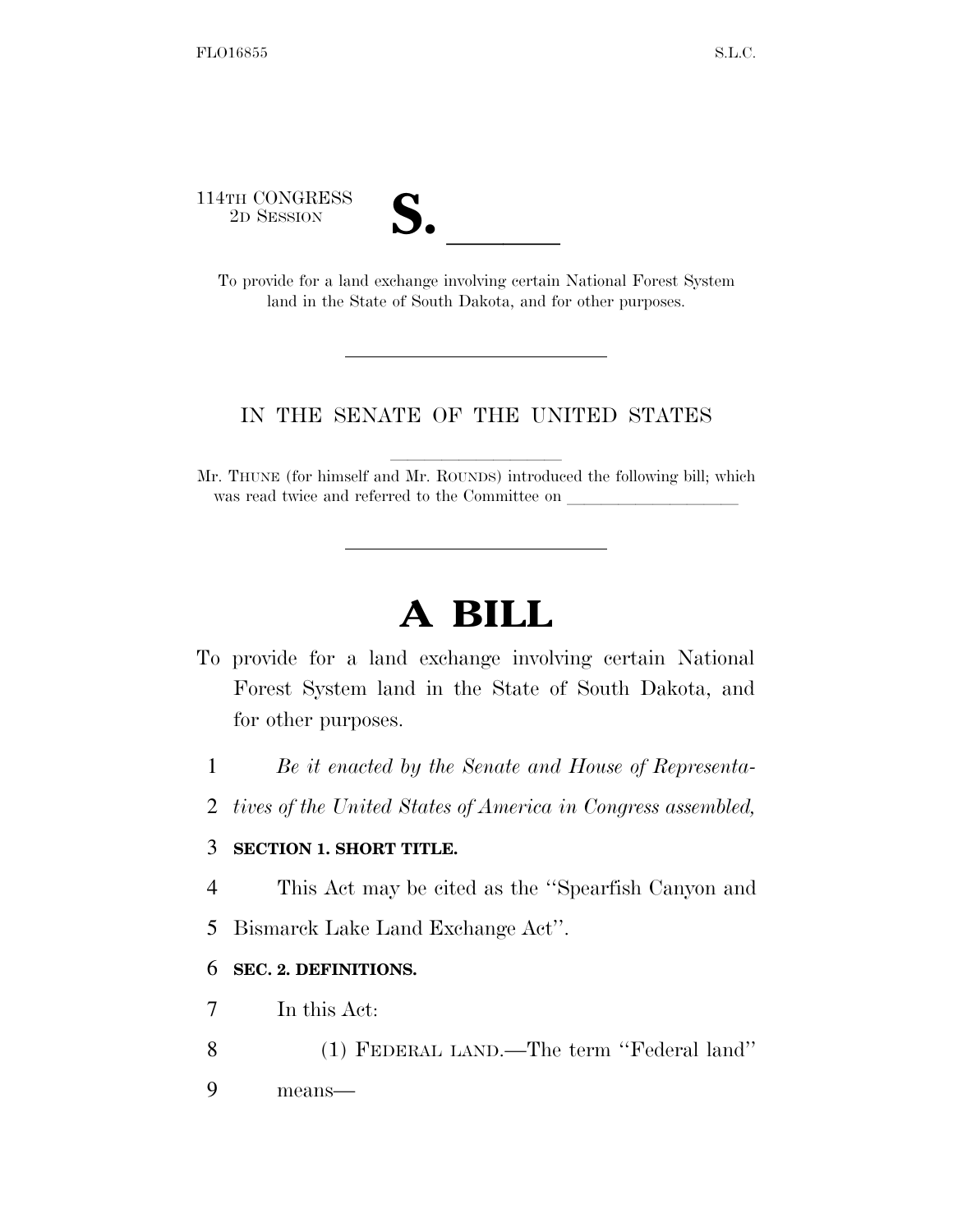| $\mathbf{1}$   | $(A)$ the approximately 1,468 acres of land     |
|----------------|-------------------------------------------------|
| $\overline{2}$ | (including any improvements to the land) in the |
| 3              | Forest that is—                                 |
| $\overline{4}$ | (i) known as the "Spearfish Canyon"             |
| 5              | Area"; and                                      |
| 6              | (ii) generally depicted on the map de-          |
| $\overline{7}$ | scribed in paragraph $(3)(A)$ ; and             |
| 8              | (B) the approximately 524 acres of land         |
| 9              | (including any improvements to the land) in the |
| 10             | Forest that is—                                 |
| 11             | (i) known as the "Bismarck Lake                 |
| 12             | Area''; and                                     |
| 13             | (ii) generally depicted on the map de-          |
| 14             | scribed in paragraph $(3)(B)$ .                 |
| 15             | (2) FOREST.—The term "Forest" means the         |
| 16             | Black Hills National Forest in the State.       |
| 17             | (3) MAPS.—The term "Maps" means each of—        |
| 18             | (A) the map entitled "Spearfish Canyon          |
| 19             | Area Federal Land" and dated June 8, 2016;      |
| 20             | (B) the map entitled "Bismarck Lake Area        |
| 21             | Federal Land" and dated June 8, 2016;           |
| 22             | (C) the map entitled "Lyman County Non-         |
| 23             | Federal Land" and dated June 8, 2016;           |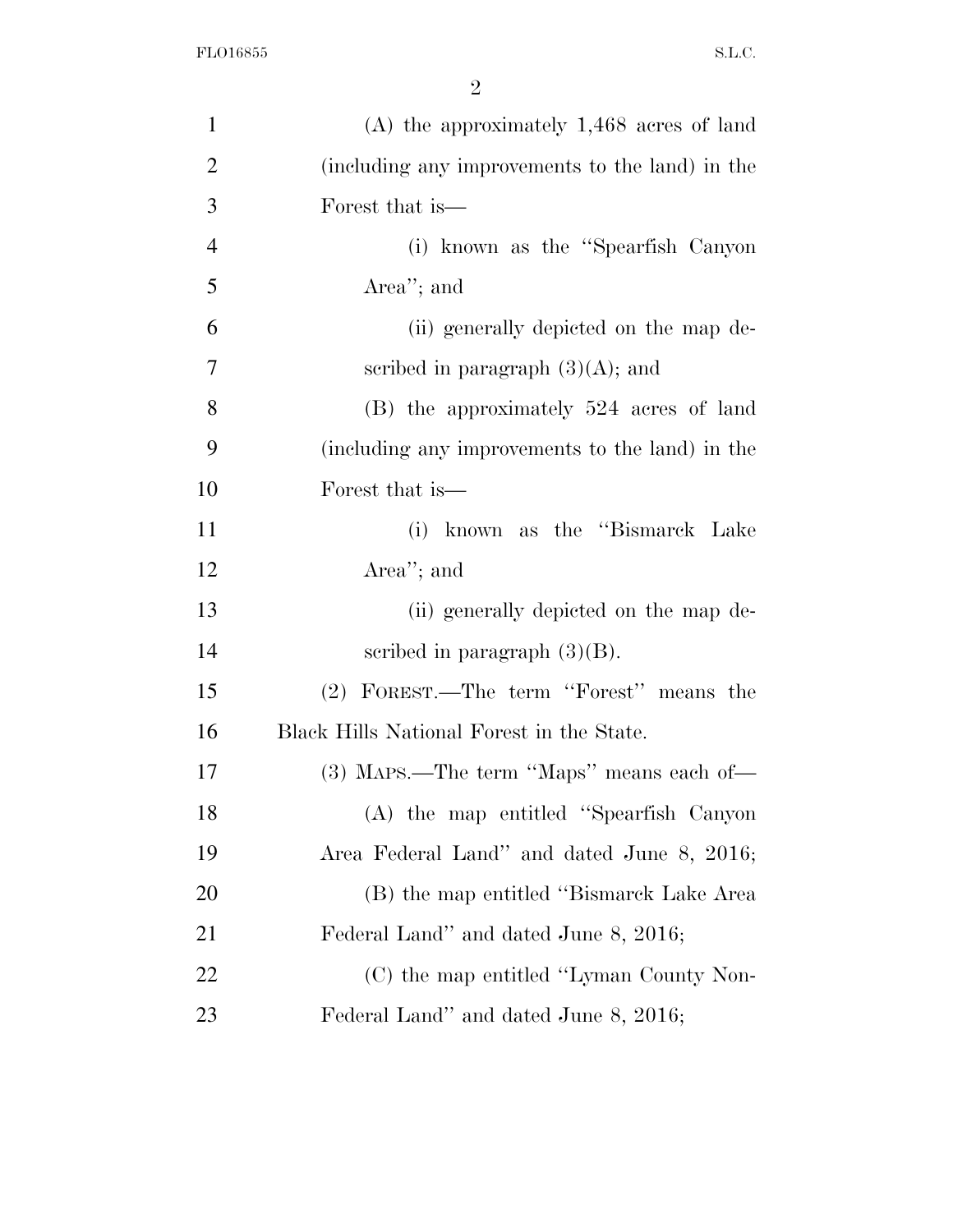FLO16855 S.L.C.

| $\mathbf{1}$   | (D) the map entitled "Pennington County"                       |
|----------------|----------------------------------------------------------------|
| $\overline{2}$ | Non-Federal Land" and dated June 8, 2016;                      |
| 3              | and                                                            |
| $\overline{4}$ | (E) the map entitled "Lawrence County"                         |
| 5              | Non-Federal Land" and dated June 8, 2016.                      |
| 6              | (4) NON-FEDERAL LAND.—The term "non-Fed-                       |
| $\overline{7}$ | eral land" means the 4 parcels of land, comprising             |
| 8              | approximately 1,954 acres, as depicted on the maps             |
| 9              | described in subparagraphs $(C)$ , $(D)$ , and $(E)$ of        |
| 10             | paragraph (3).                                                 |
| 11             | (5) SECRETARY.—The term "Secretary" means                      |
| 12             | the Secretary of Agriculture.                                  |
| 13             | (6) STATE.—The term "State" means the State                    |
| 14             | of South Dakota.                                               |
| 15             | SEC. 3. LAND EXCHANGE, BLACK HILLS NATIONAL FOREST,            |
| 16             | SOUTH DAKOTA.                                                  |
| 17             | (a) LAND EXCHANGE REQUIRED.—If the State con-                  |
|                | 18 veys to the Secretary all right, title, and interest of the |
| 19             | State in and to the non-Federal land, the Secretary shall      |
| 20             | convey to the State all right, title, and interest of the      |
| 21             | United States in and to the Federal land.                      |
| 22             | $(b)$ APPRAISALS.—                                             |
| 23             | $(1)$ In GENERAL.—As soon as practicable after                 |
| 24             | the date of enactment of this Act, the Secretary and           |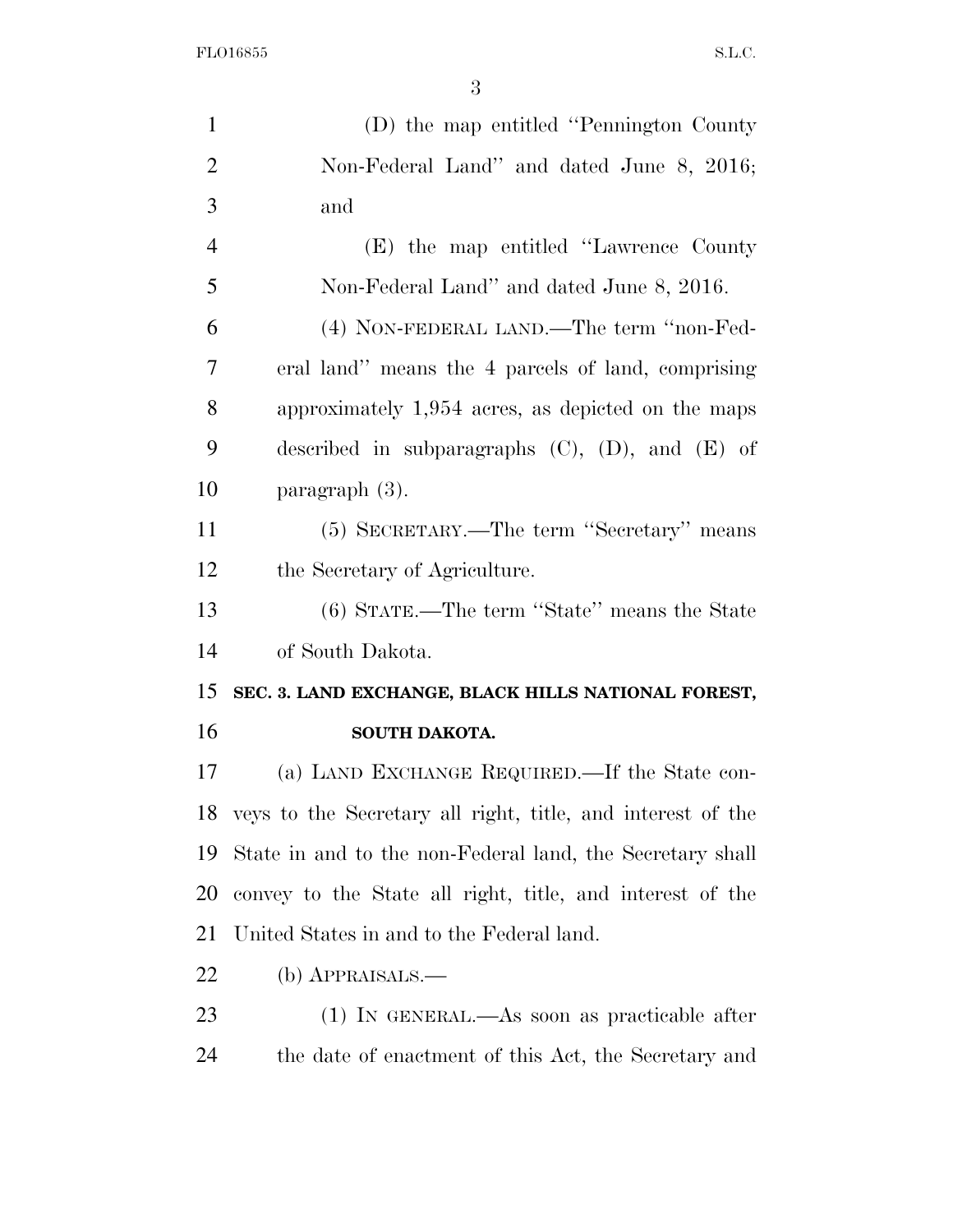| $\mathbf{1}$   | the State shall select an appraiser to conduct ap- |
|----------------|----------------------------------------------------|
| $\overline{2}$ | praisals of the Federal land and non-Federal land. |
| 3              | (2) REQUIREMENTS.—                                 |
| $\overline{4}$ | (A) IN GENERAL.—Except as provided in              |
| 5              | subparagraph (B), an appraisal required under      |
| 6              | this subsection shall be conducted in accordance   |
| 7              | with nationally recognized appraisal standards,    |
| 8              | including—                                         |
| 9              | (i) the Uniform Appraisal Standards                |
| 10             | for Federal Land Acquisitions; and                 |
| 11             | (ii) the Uniform Standards of Profes-              |
| 12             | sional Appraisal Practice.                         |
| 13             | (B) AGRICULTURAL VALUE.—The value of               |
| 14             | the Federal land and non-Federal land shall be     |
| 15             | determined based on the agricultural value of      |
| 16             | the Federal land and non-Federal land to be ex-    |
| 17             | changed.                                           |
| 18             | (c) EQUAL VALUE EXCHANGE.                          |
| 19             | (1) IN GENERAL.—The value of the Federal           |
| 20             | land and non-Federal land to be exchanged under    |
| 21             | subsection (a) shall—                              |
| 22             | $(A)$ be equal; or                                 |
| 23             | (B) be equalized in accordance with this           |
| 24             | subsection.                                        |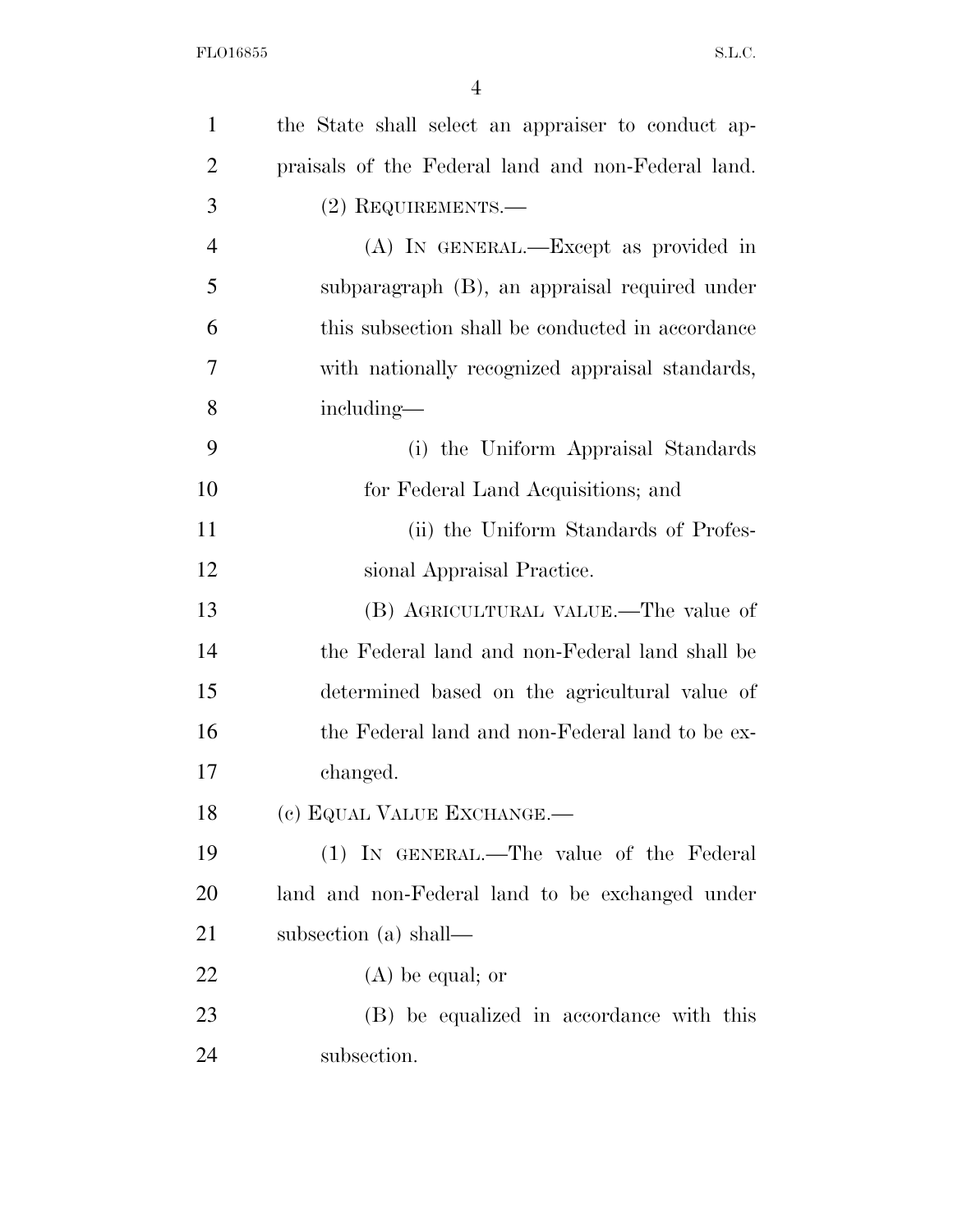| $\mathbf{1}$   | (2) SURPLUS OF FEDERAL LAND.—If the final             |
|----------------|-------------------------------------------------------|
| $\overline{2}$ | appraised value of the Federal land exceeds the final |
| 3              | appraised value of the non-Federal land, the State    |
| $\overline{4}$ | shall—                                                |
| 5              | (A) convey additional non-Federal land in             |
| 6              | the State to the Secretary, consistent with the       |
| 7              | requirements of this Act;                             |
| 8              | (B) make a cash payment to the Secretary;             |
| 9              | <b>or</b>                                             |
| 10             | (C) use a combination of the methods de-              |
| 11             | scribed in subparagraphs $(A)$ and $(B)$ , as         |
| 12             | agreed to by the Secretary and the State.             |
| 13             | (3) SURPLUS OF NON-FEDERAL LAND.—If the               |
| 14             | final appraised value of the non-Federal land ex-     |
| 15             | ceeds the final appraised value of the Federal land,  |
| 16             | parcels of the non-Federal land may be excluded       |
| 17             | from the exchange in sufficient quantity to result in |
| 18             | an equal value exchange.                              |
| 19             | (d) SURVEY; ADMINISTRATIVE COSTS.—                    |
| 20             | (1) IN GENERAL.—The exact acreage and legal           |
| 21             | description of the land to be exchanged under sub-    |
| 22             | section (a) shall be determined by a survey satisfac- |
| 23             | tory to the Secretary.                                |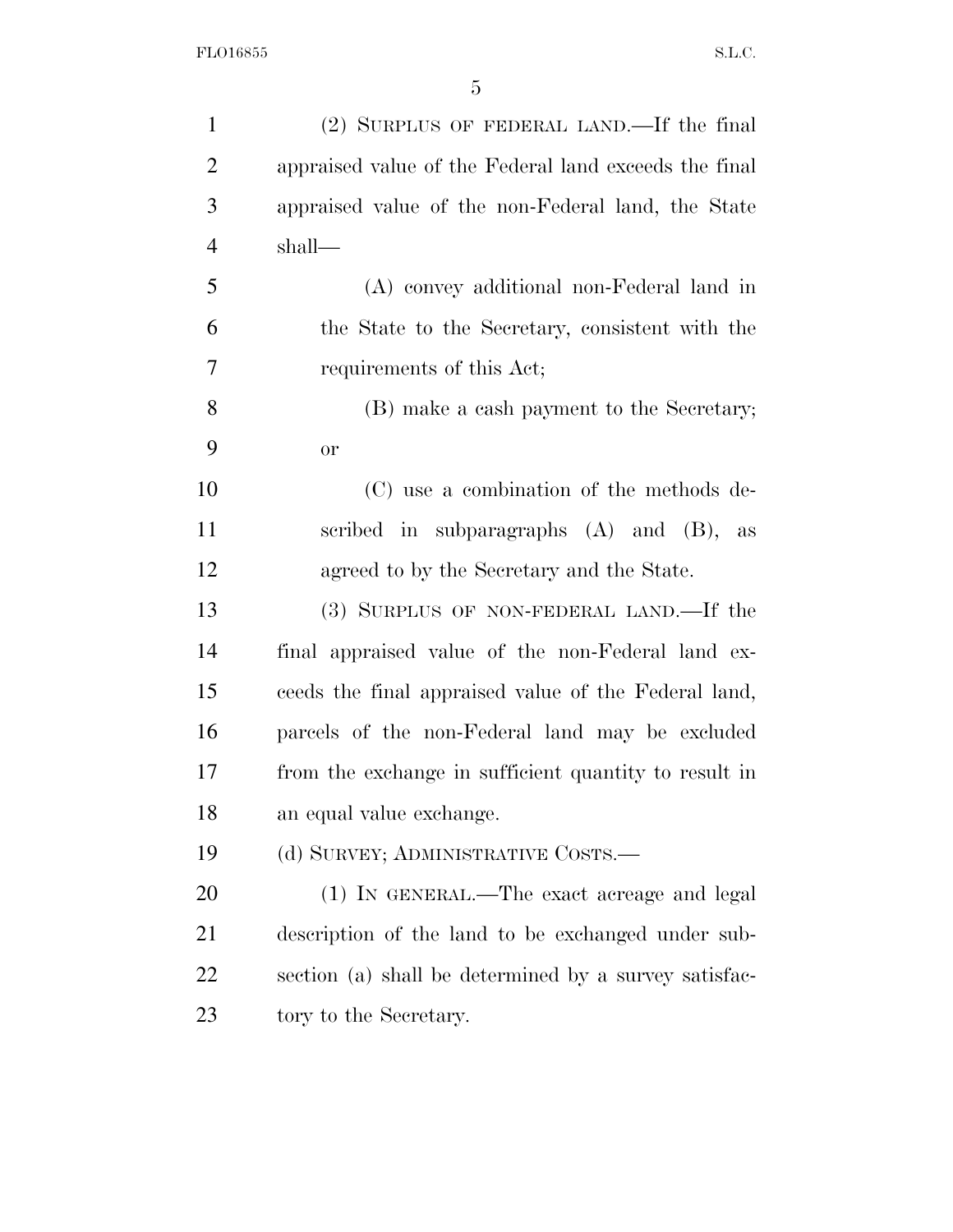(2) COSTS.—The costs of the survey and any administrative costs relating to the land exchange shall be paid by the State. (e) NEPA COMPLIANCE.— (1) DEADLINE FOR COMPLETION.—Not later than 1 year after the date on which the State offers to convey the non-Federal land to the Secretary under subsection (a), the Secretary shall complete any environmental analysis required under the Na-

 tional Environmental Policy Act of 1969 (42 U.S.C. 4321 et seq.) with respect to the land exchange car-ried out under this section.

 (2) COSTS.—The costs of any environmental analysis under this subsection shall be paid by the Secretary.

 (f) ADDITIONAL TERMS AND CONDITIONS.—The land exchange under subsection (a) shall be subject to any additional terms and conditions that the Secretary and the State may agree on.

 **SEC. 4. MANAGEMENT OF NON-FEDERAL AND FEDERAL LAND.** 

22 (a) IN GENERAL.—The non-Federal land acquired by the Secretary under section 3 shall be—

 (1) added to, and administered as part of, the Forest; and